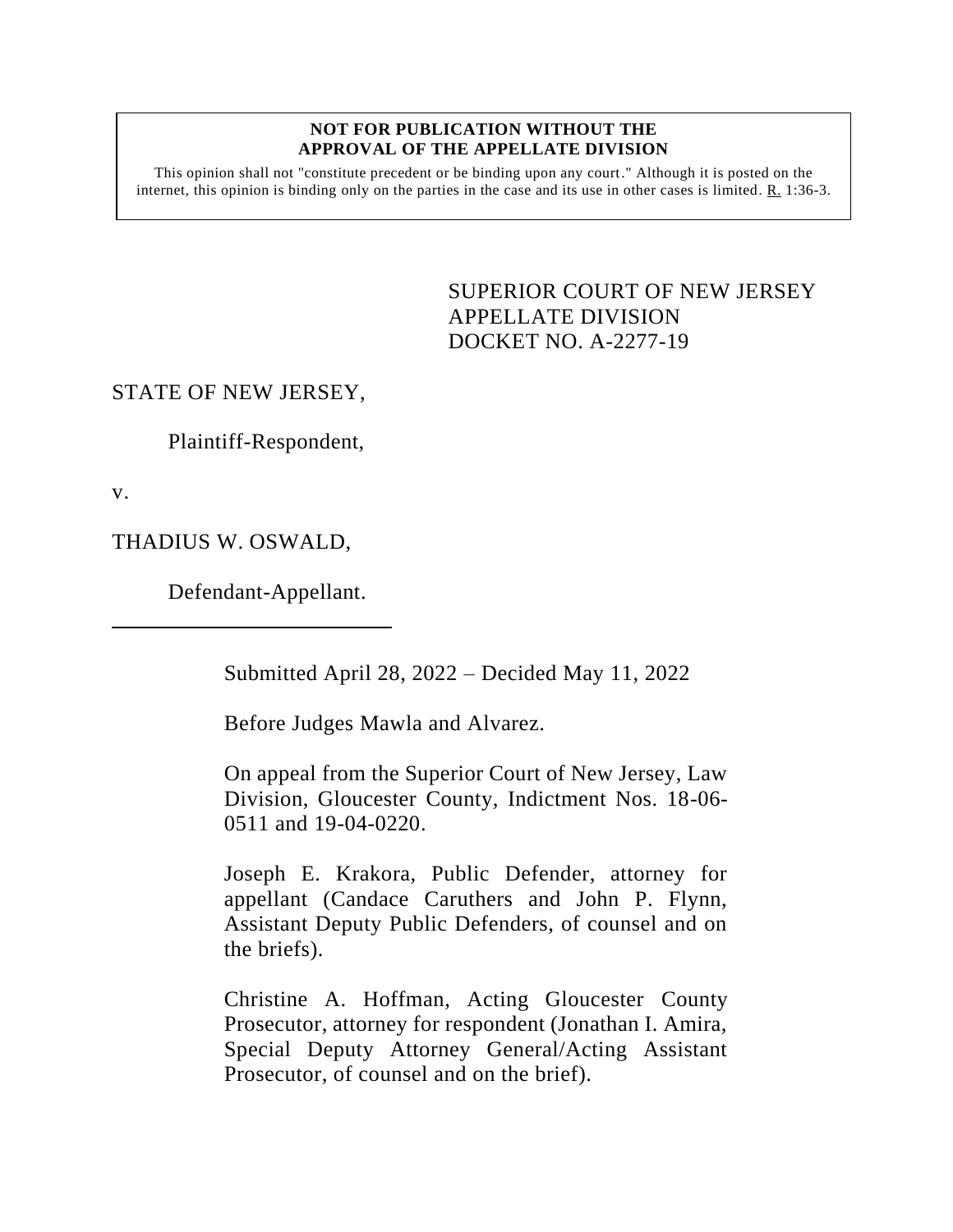### PER CURIAM

Defendant Thadius W. Oswald appeals from a February 15, 2019 order denying his motion to suppress evidence and subsequent convictions and sentence under separate indictments for second-degree unlawful possession of a handgun, N.J.S.A. 2C:39-5(b)(1), and first-degree aggravated manslaughter, N.J.S.A. 2C:11-4(a)(1). We vacate defendant's weapons conviction and remand the aggravated manslaughter sentence for reconsideration.

On December 9, 2017, Patrolman John Haase of the Paulsboro Police Department responded to a trespassing complaint at an apartment building. According to Haase's December 14, 2017 affidavit of probable cause, describing the building as "possibl[y] vacant[,]" when he arrived, he saw "defendant and a female fleeing from the rear of the . . . building. When both subjects saw [him] exiting [his] patrol vehicle the[y] climbed a fence at the rear of the property and fled . . . ." Haase "lost sight of both subjects as they fled through several adjacent properties . . . ." He recognized defendant "from numerous dealing[s], most recently during an eluding incident . . . where he was in possession of a stolen dirt bike." Haase did not arrest defendant on December 9.

On December 14, Paulsboro Patrolman Gary R. Lowell Jr. was patrolling a high-crime area when he observed defendant walking down the street. Lowell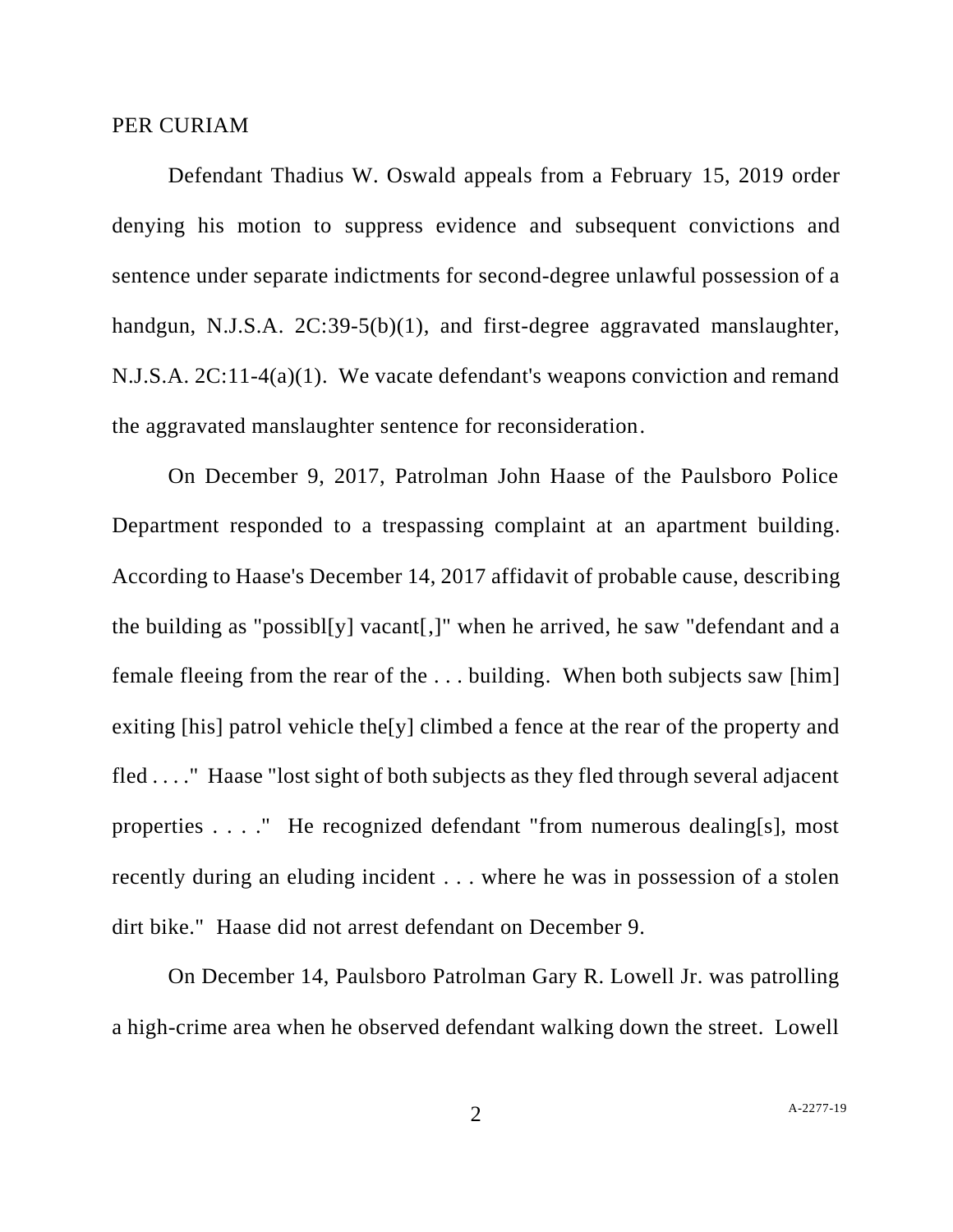recalled Haase advised him he wanted to process defendant on charges. Lowell contacted Haase, who confirmed the charges were still outstanding. He exited his patrol car and asked defendant to stop. According to Lowell, defendant looked very nervous. Lowell escorted defendant to his patrol car and observed him "moving his right hand near his pockets" and "start<sup>[]</sup> to sweat on what was a cold evening." Defendant's tone of voice also changed.

Lowell placed defendant under arrest. As he patted down defendant, he "felt a bulge on the right side of [defendant's] person in his hoodie pocket" which "felt like a grip to a pistol" and removed a fully loaded revolver. Five more rounds of ammunition were recovered from defendant's left hoodie pocket. At police headquarters, officers searched defendant and found "two small green [Z]iplock bags containing marijuana in his outside layer jacket." Lowell charged defendant with several offenses, including: second-degree possession of a handgun for an unlawful purpose, N.J.S.A. 2C:39-4(a)(1); second-degree possession of a handgun without a permit, N.J.S.A. 2C:39-5(b)(1); and thirddegree defacement of a firearm, N.J.S.A. 2C:39-9(e).

The same day, Haase filed a complaint charging defendant with: resisting arrest, N.J.S.A.  $2C:29-2(a)(1)$ ; obstruction of justice, N.J.S.A.  $2C:29-1(a)$ ; and defiant trespass, N.J.S.A. 2C:18-3(b). A judge found probable cause for the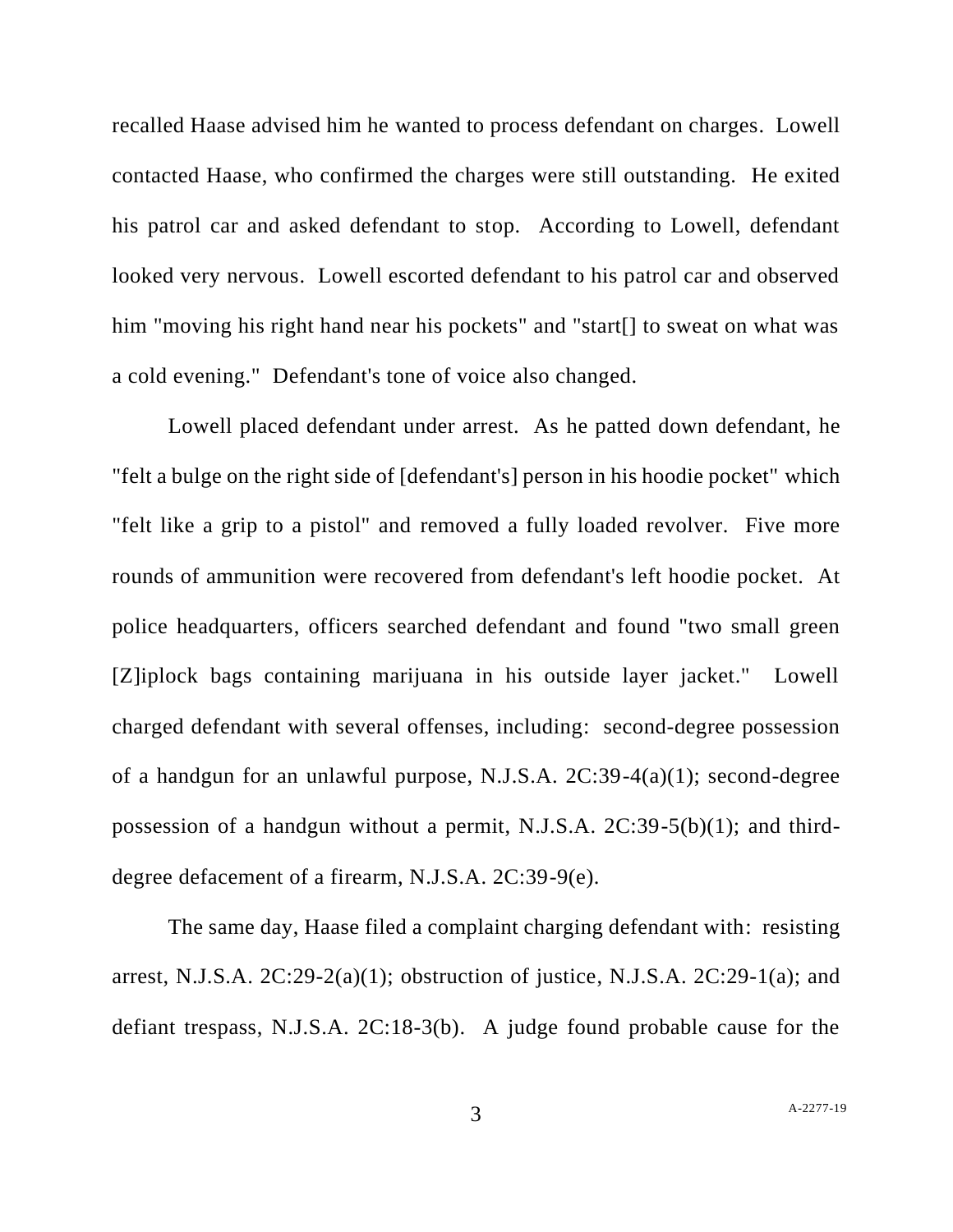charges after Lowell arrested defendant. A grand jury indicted defendant, Indictment No. 18-06-0511, on second-degree unlawful possession of a handgun without a permit, N.J.S.A. 2C:39-5(b)(1), and fourth-degree defacement of a firearm, N.J.S.A. 2C:39-9(e).

On August 11, 2018, Woodbury City Police officers were dispatched to investigate a shooting. Pursuant to eyewitness interviews, police identified defendant as the shooter. One witness identified defendant through a photo array and police obtained surveillance footage of the scene of the incident depicting defendant fleeing. Police concluded defendant and another individual forced their way into the victim's home, robbed three people, and when one of the victims followed defendant out of the residence, defendant fatally shot him in the head at point blank range.

In a second indictment, Indictment No. 19-04-0220, a grand jury charged defendant with first-degree murder, N.J.S.A. 2C:11-3(a)(1), later amended to first-degree aggravated manslaughter, N.J.S.A. 2C:11-4(a)(1). Defendant and his accomplice were also charged with: first-degree felony murder, N.J.S.A.  $2C:11-3(a)(3)$ ; three counts of first-degree robbery, N.J.S.A.  $2C:15-1(a)(2)$ ; second-degree burglary, N.J.S.A. 2C:18-2(a)(1); third-degree theft, N.J.S.A. 2C:20-3(a); second-degree possession of a weapon for unlawful purposes,

4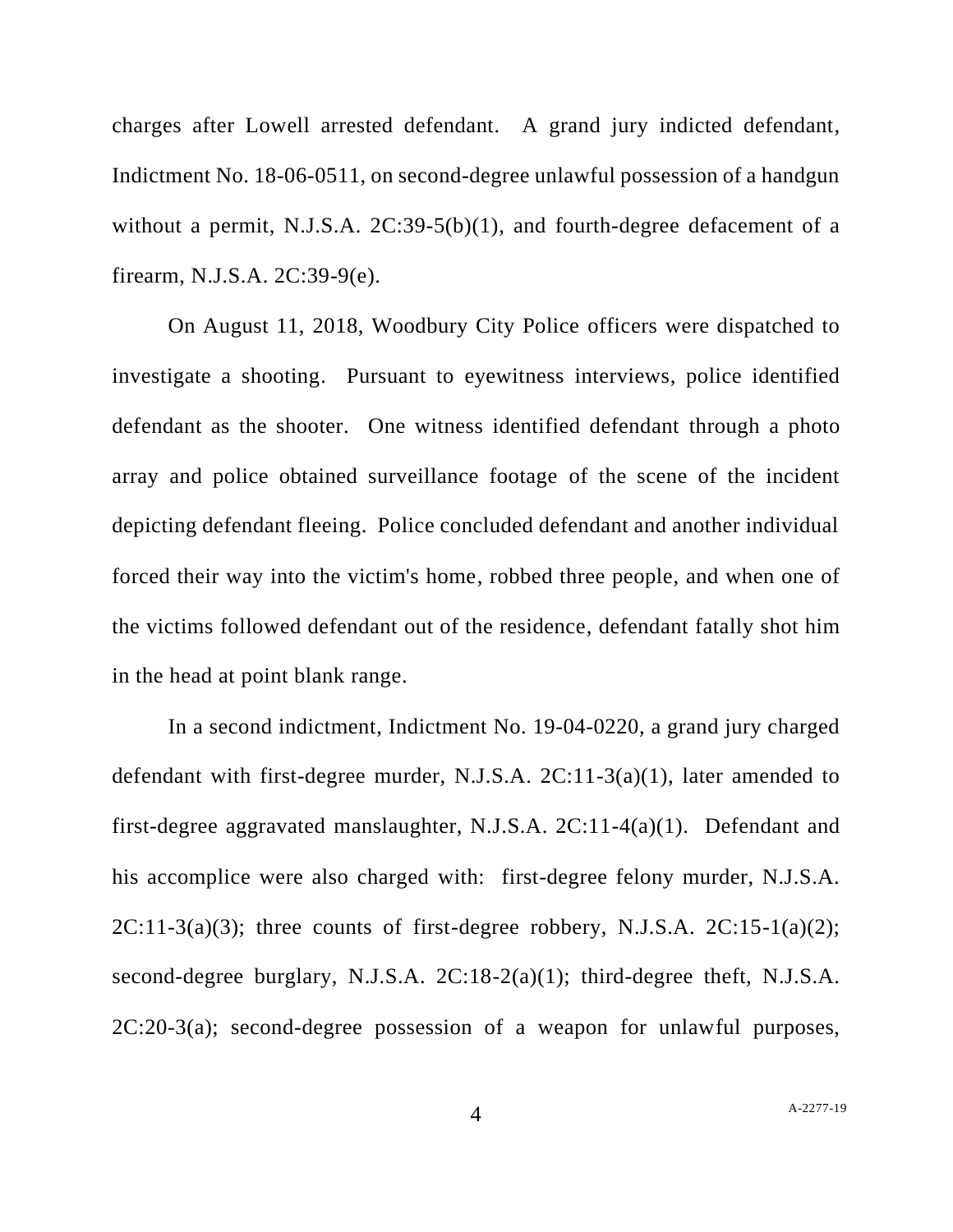N.J.S.A. 2C:39-4(a)(1); second-degree unlawful possession of a handgun without a permit, N.J.S.A.  $2C:39-5(b)(1)$ ; and second-degree conspiracy to commit robbery, N.J.S.A.  $2C:5-2$  and  $2C:15-1(a)(2)$ .

Defendant moved to suppress the handgun Lowell found. The State had Lowell testify as its sole witness and introduced footage of the interaction from Lowell's body camera at the suppression hearing. Lowell explained Haase told him on December 13, 2017, "he was seeking [defendant] on charges that he had to be processed on for an earlier case that he had dealt with him." He confirmed the outstanding charges with Haase before beginning his shift that day and prior to initiating contact with defendant. When Lowell encountered defendant, he was under the impression the trespassing-related charges were pending and arrested him based on those charges. He searched defendant because "he was known to run on police, . . . carry weapons, [and] . . . use drugs."

Lowell testified he did not perform a  $Term<sup>1</sup>$  stop and "[t]he basis for [the]</u> stop was because [Haase] . . . told [him] he had to process [defendant] on charges." Cross-examination established a judge did not sign Haase's complaint-warrant for defendant's arrest until approximately an hour-and-a-half after Lowell arrested defendant; Lowell agreed probable cause did not exist until

<sup>&</sup>lt;sup>1</sup> Terry v. Ohio, 392 U.S. 1 (1968).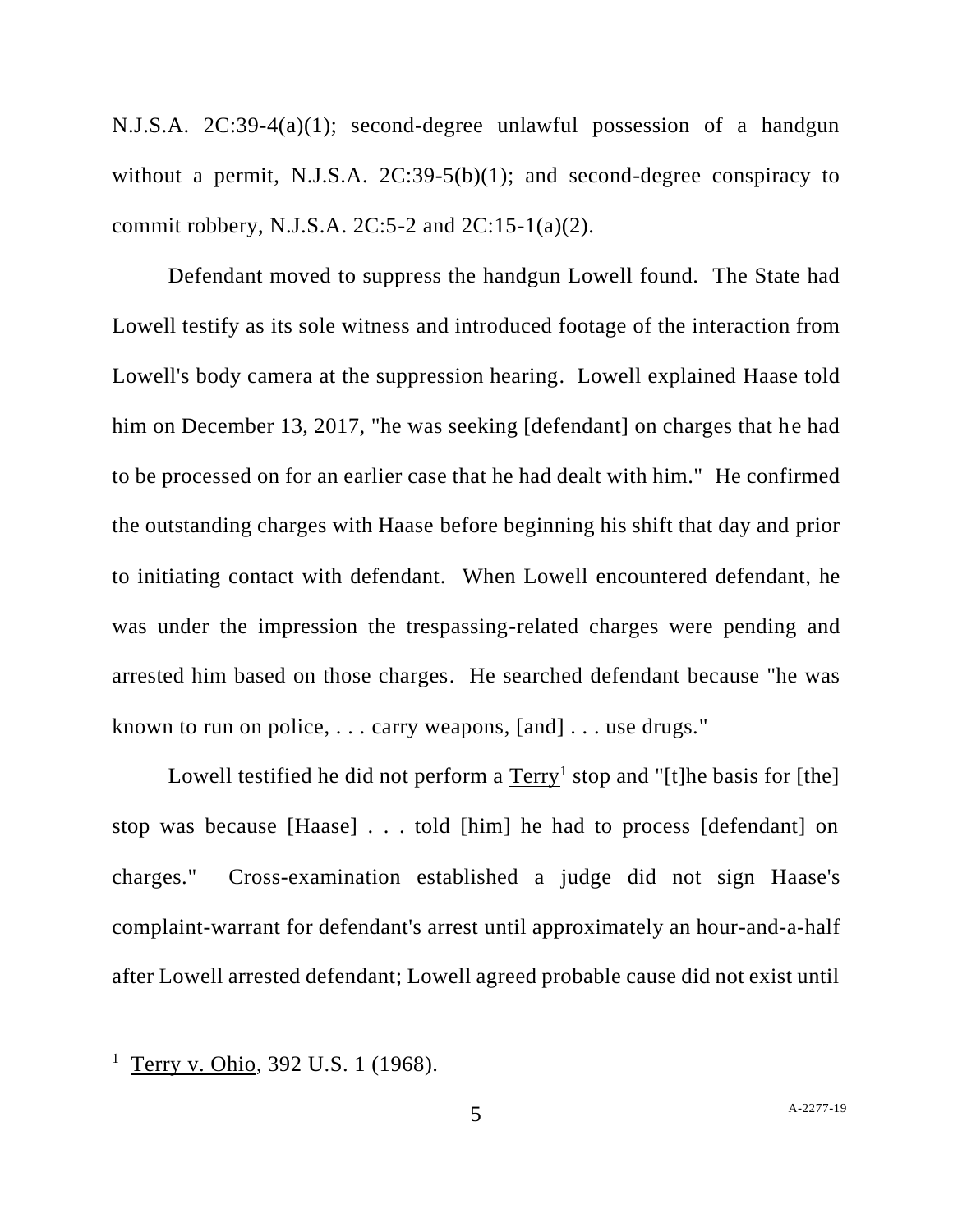then. He explained he arrested defendant on the "good faith" belief there were outstanding charges pending.

The defense argued there was no probable cause to arrest defendant and the body-camera footage showed Lowell did not conduct a Terry stop because he arrested defendant first and told him he was arresting him based on charges filed by Haase. The State argued Lowell had probable cause to arrest defendant because "[t]here had been a crime committed in the presence of . . . Haas[e] wherein he could not effectuate the arrest because [defendant] ran. That arrest was then effectuated by . . . Lowell when he came in contact with [defendant] . . . ."

The judge denied the motion to suppress and in her written opinion found Lowell's testimony credible. Referencing the body-camera recording, she concluded Lowell had "a reasonable suspicion, grounded in specific and articulable facts, that [d]efendant was involved in or is wanted in connection with a completed felony" based on defendant's nervous demeanor, the fact that he was in a high-crime area and was known to carry guns and used drugs. She concluded the Terry stop "was valid to investigate that suspicion with a pat down for officer safety." Further, Lowell did not need a warrant as he had probable cause to arrest defendant because he "received and relied on information that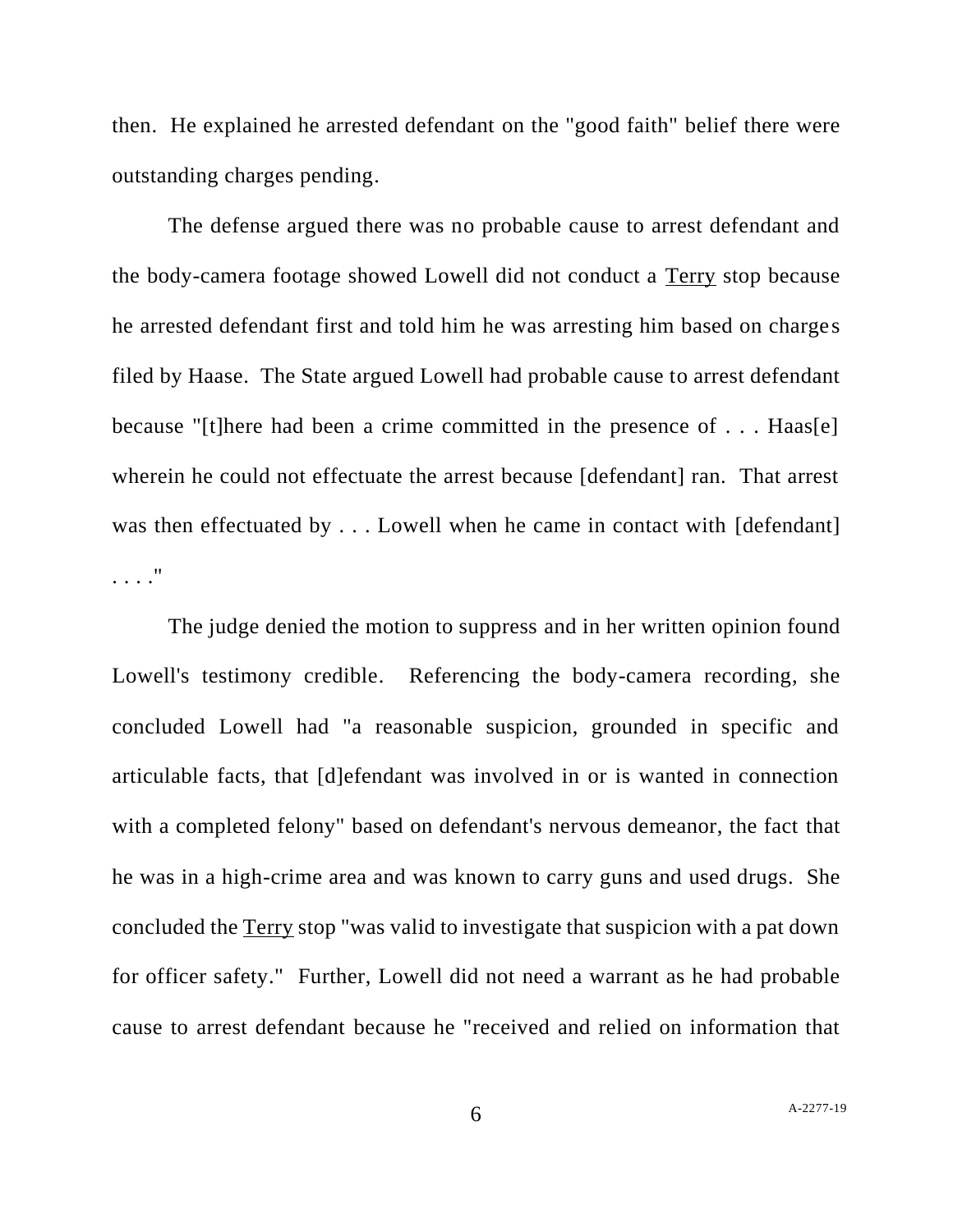had been relayed to him by his supervisor, . . . Haase." She concluded Lowell's reliance on Haase's information was "reasonable" and the discovery of the handgun was a valid search incident to arrest.

Defendant pled guilty to unlawful possession of a handgun in the first indictment. In addition to other terms, the State agreed to recommend five years' incarceration with three-and-one-half years of parole ineligibility and the sentence would run concurrent with the sentence in the second indictment. The State also agreed to dismiss the remaining count of the first indictment.

Subsequently, defendant also pled guilty to aggravated manslaughter under the second indictment. In exchange, the State agreed to dismiss the remaining charges of the second indictment and recommend a sentence range of twenty to twenty-six years' incarceration, with an eighty-five percent parole ineligibility pursuant to the No Early Release Act (NERA), N.J.S.A. 2C:43-7.2.

At sentencing, the judge found aggravating factor N.J.S.A. 2C:44-1(a)(1), the nature and circumstances of the crime, and gave it substantial weight. She noted defendant cruelly shot the victim at point blank range and left him to die in the street, and the victim "was particularly vulnerable due to [his] immigration status and fear and reluctance in involving law enforcement."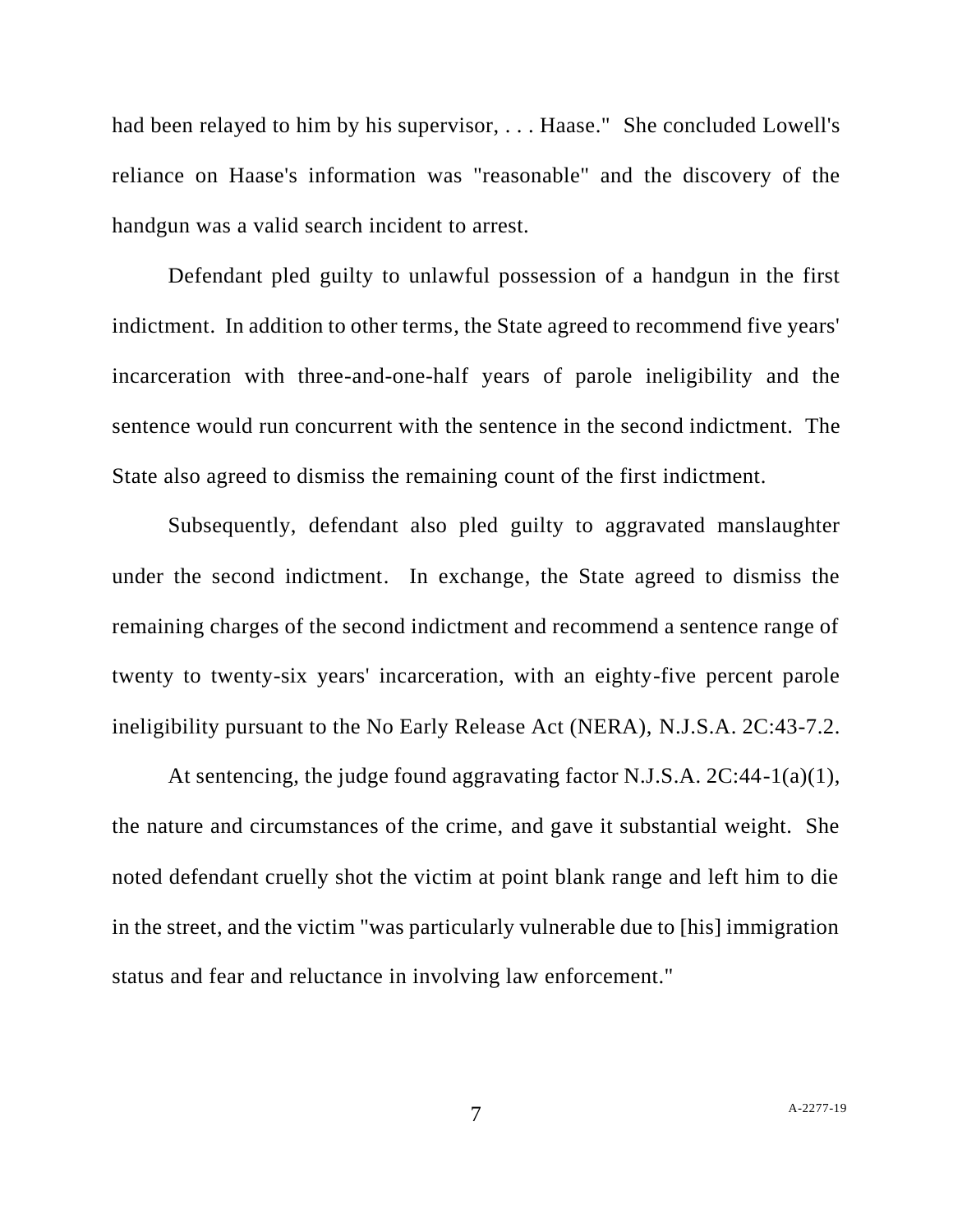The judge also found aggravating factor N.J.S.A. 2C:44-1(a)(3), risk the defendant will commit another offense, noting defendant committed the shooting while on pretrial release for the December 14 incident and defendant had four prior probation violations. She gave the factor moderate weight.

Citing defendant's criminal record, including the December gun charge, the judge found aggravating factor N.J.S.A.  $2C:44-1(a)(6)$  and gave it moderate weight. She found aggravating factor N.J.S.A. 2C:44-1(a)(9), need to deter, noting the gun Lowell found and the weapon defendant used to shoot the victim approximately eight months later, which police also confiscated. She gave this factor significant weight.

Defendant requested the judge find mitigating factor nine, N.J.S.A. 2C:44- 1(b)(9), that his character and attitude indicate he is unlikely to reoffend. However, she declined to find the factor due to defendant's "extensive criminal juvenile record."

Defendant requested and the judge found mitigating factor N.J.S.A.  $2C:44-1(b)(11)$ , because his imprisonment would entail excessive hardship to his newborn daughter. She afforded this factor slight weight, reasoning "there is always a hardship whenever there are families that are separated, there's someone that suffers from any separation."

8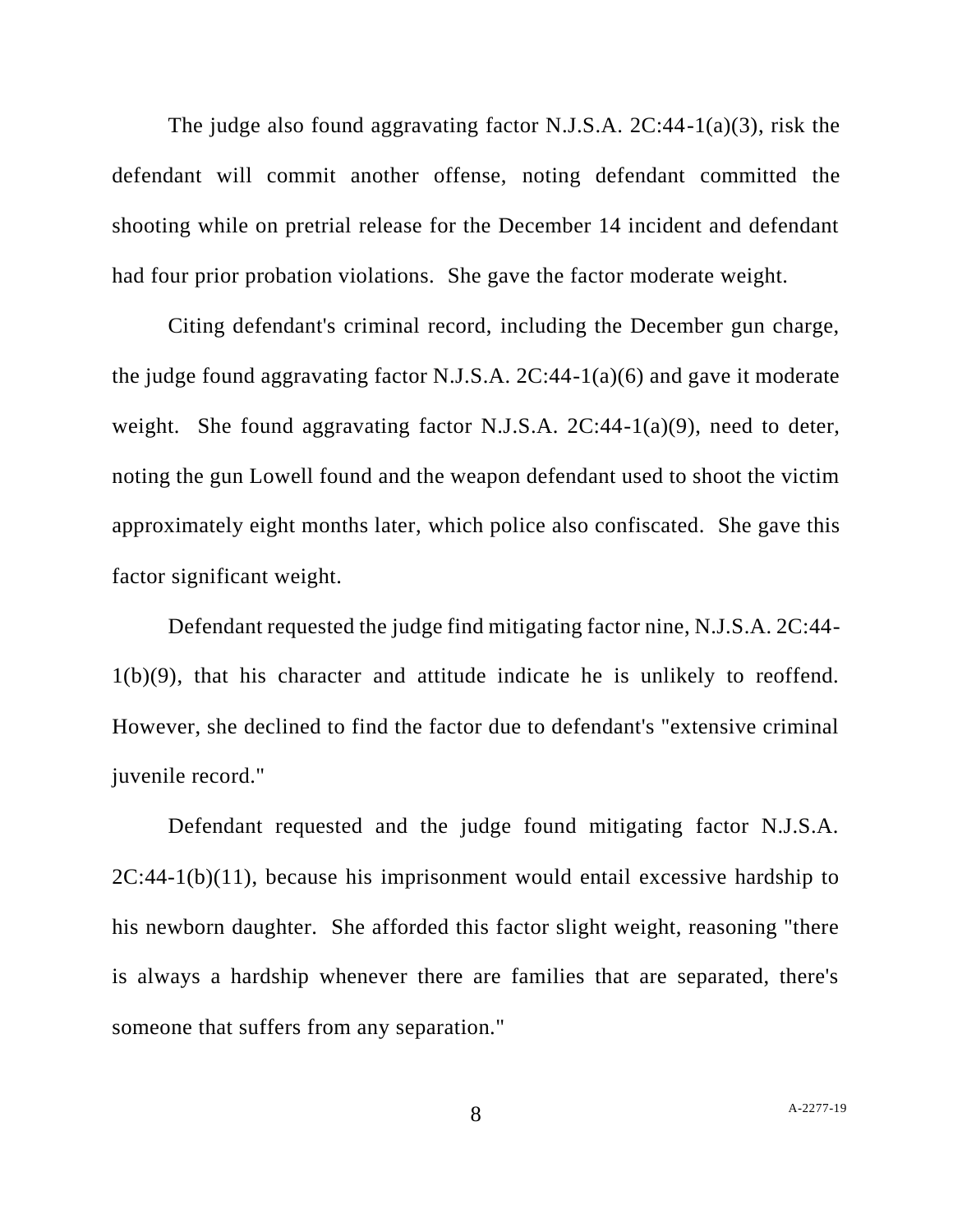The judge also found mitigating factor N.J.S.A. 2C:44-1(b)(12), willingness to cooperate with law enforcement, giving it moderate weight. Defendant cooperated with law enforcement by identifying his accomplice and the location of the weapon used to commit the shooting.

Although defendant accepted responsibility for his actions, the judge found he did not overcome the presumption of incarceration and the aggravating factors substantially outweighed the mitigating. She sentenced defendant on Indictment No. 18-06-0511 to five years' incarceration with forty-two months of parole ineligibility along with fines and fees. On Indictment No. 19-04-0220, she sentenced him to a twenty-five-year period of incarceration, subject to NERA, with a five-year term of parole supervision plus fines and fees and penalties.

Defendant raises the following points on appeal:

POINT I. THE SUPPRESSION MOTION SHOULD HAVE BEEN GRANTED BECAUSE POLICE LACKED PROBABLE CAUSE. ALTERNATIVELY, BECAUSE THE ALLEGED DISORDERLY PERSONS OFFENSES DID NOT OCCUR IN THE ARRESTING OFFICER'S PRESENCE AND OFFICERS ARE NOT AUTHORIZED TO MAKE A CUSTODIAL ARREST FOR SUCH MINOR OFFENSES, DEFENDANT'S ARREST AND SEARCH INCIDENT TO THAT ARREST WERE IMPROPER.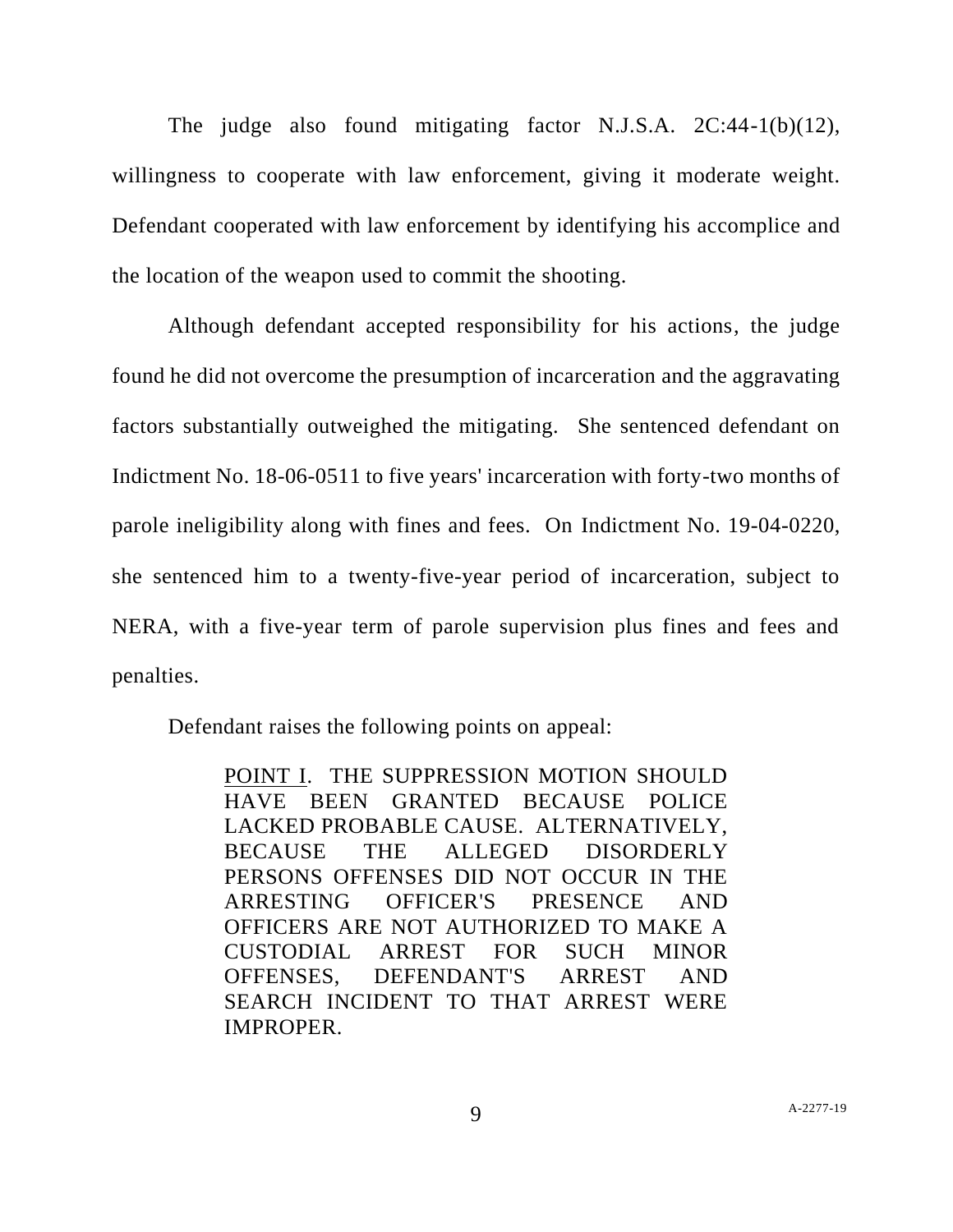A. Because . . . Haas[e] Lacked Probable Cause to Arrest Defendant, There Was No Lawful Basis for . . . Lowell to Arrest Defendant.

B. Even If . . . Haas[e] Had Probable Cause to Arrest Defendant, Because the Offenses Alleged Were Mere Disorderly and Petty Disorderly Persons Offenses That Were Not Committed in . . . Lowell's Presence, Lowell Could Not Conduct a Warrantless Arrest.

C. Even If . . . Haas[e] Had Probable Cause to Believe that Defendant Had Committed Disorderly and Petty Disorderly Persons Offenses, Defendant Should Have Only Been Issued a Summons and Released. Thus, the Custodial Arrest and Search Incident to that Arrest Were Illegal.

POINT II. DEFENDANT'S SENTENCE OF [TWENTY-FIVE] YEARS WITH [TWENTY-ONE] YEARS AND THREE MONTHS OF PAROLE INELIGIBILITY IS EXCESSIVE BECAUSE THE TRIAL COURT ERRED IN ITS FINDING AND WEIGHING OF AGGRAVATING AND MITIGATING FACTORS.

I.

Our review of a decision on a motion to suppress is limited. State v. Robinson, 200 N.J. 1, 15 (2009). We "give deference to those findings of the trial judge which are substantially influenced by his [or her] opportunity to hear and see the witnesses and to have the 'feel' of the case, which a reviewing court cannot enjoy." State v. Elders, 192 N.J. 224, 244 (2007) (quoting State v.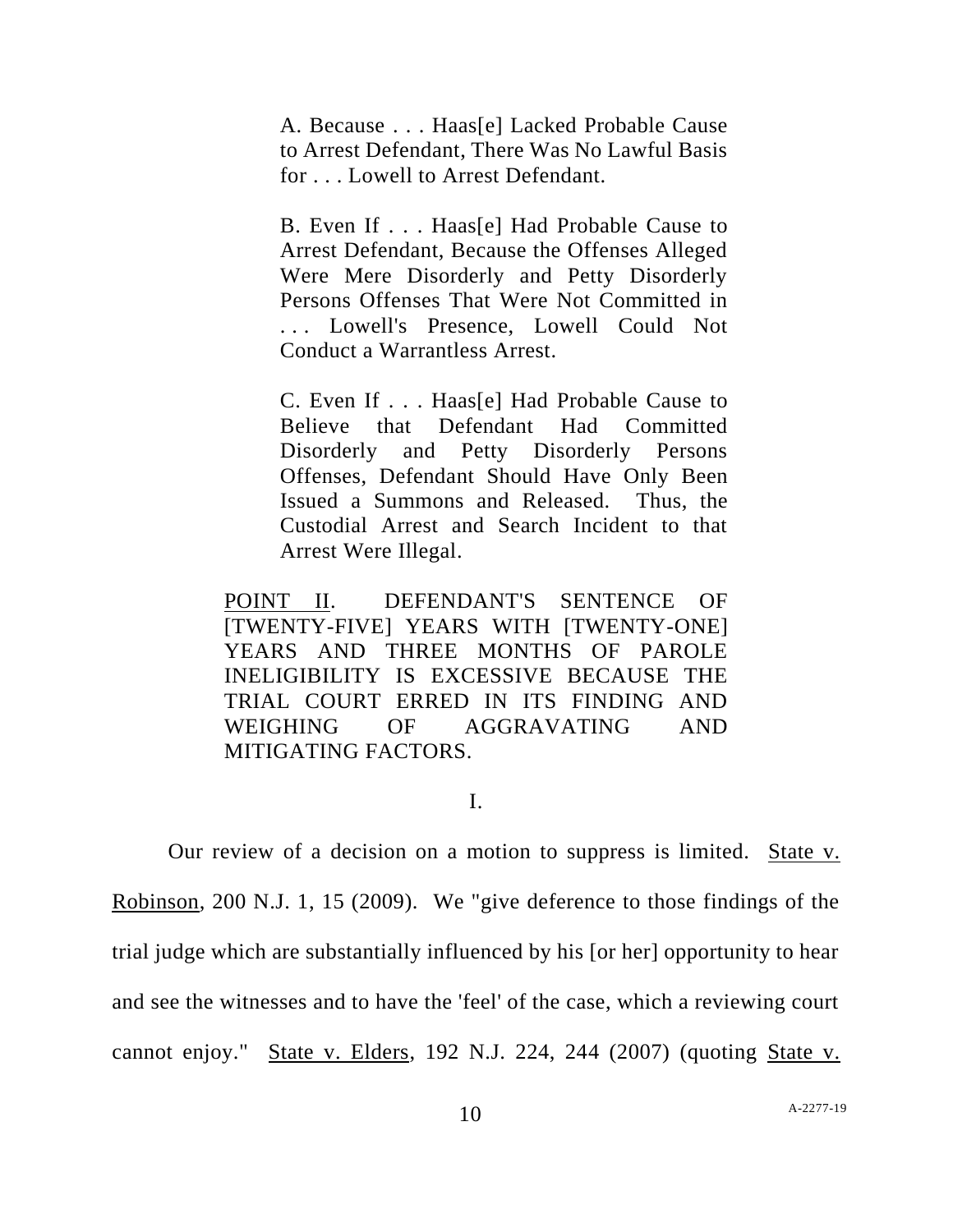Johnson, 42 N.J. 146, 161 (1964)). Deference is appropriate "so long as [the trial court's factual] findings are supported by sufficient credible evidence in the record." State v. Ahmad, 246 N.J. 592, 609 (2021) (quoting Elders, 192 N.J. at 243). On the other hand, the trial court's legal conclusions derived from those facts are reviewed de novo. State v. Smith, 212 N.J. 365, 387 (2012).

## A.

A Terry stop requires that police have "'specific and articulable facts which, taken together with rational inferences from those facts,' give rise to a reasonable suspicion of criminal activity." State v. Nyema, 249 N.J. 509, 527 (2022) (quoting State v. Rodriguez, 172 N.J. 117, 126 (2002)). An officer's observation of a nervous or furtive individual in a high-crime area, taken together with an officer's prior knowledge of the individual's criminal history, may form the basis of a Terry stop and subsequent pat down search. See State v. Valentine, 134 N.J. 536, 553-54 (1994).

The motion judge's finding that Lowell conducted a Terry stop is unsupported by the credible evidence in the record. Although Lowell stated: defendant was known to carry weapons and use drugs; he encountered him in "a zero[-]tolerance high[-]crime area[;]" and observed defendant sweating on a cold night, change the tone of his voice, and appear nervous overall, he clearly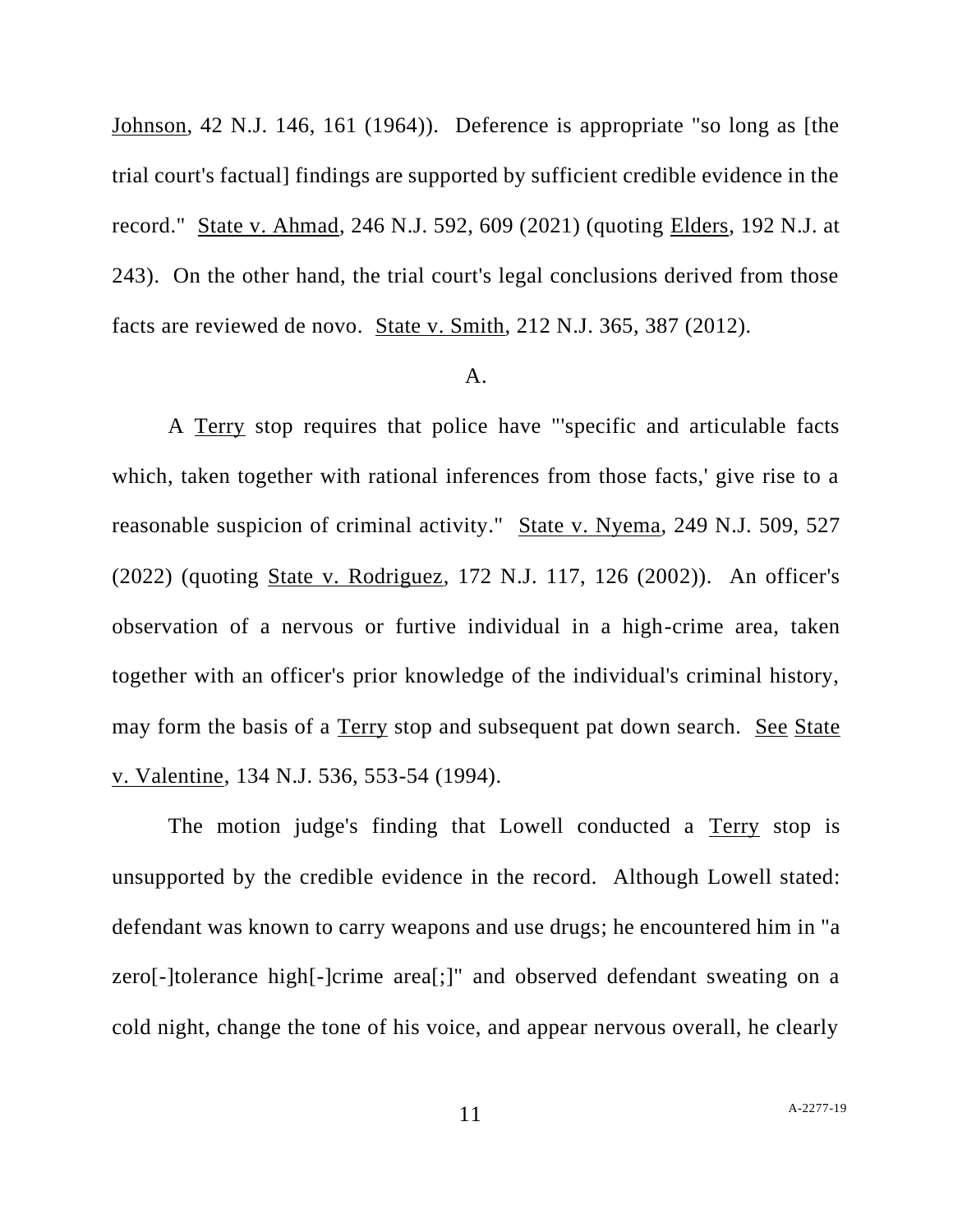testified he did not perform a Terry stop. Lowell stated he stopped and arrested defendant because Haase wanted him to. Therefore, the search conducted was incident to an arrest.

B.

We conclude the search was unlawful because Haase lacked probable cause to charge defendant with defiant trespass, obstruction, or resisting arrest. Moreover, Lowell could not rely upon a good faith belief probable cause existed to effectuate the arrest and search where there was no valid warrant.

N.J.S.A. 2C:18-3(b) defines a defiant trespasser as one who

knowing that [they are] not licensed or privileged to do so, . . . enters or remains in any place as to which notice against trespass is given by:

(1) Actual communication to the actor; or

(2) Posting in a manner prescribed by law or reasonably likely to come to the attention of intruders; or

(3) Fencing or other enclosure manifestly designed to exclude intruders.

It is an affirmative defense if the structure was abandoned or open to the public, or if the defendant reasonably believed the owner or a person licensed to grant

permission would license him to enter the premises. N.J.S.A. 2C:18-3(d).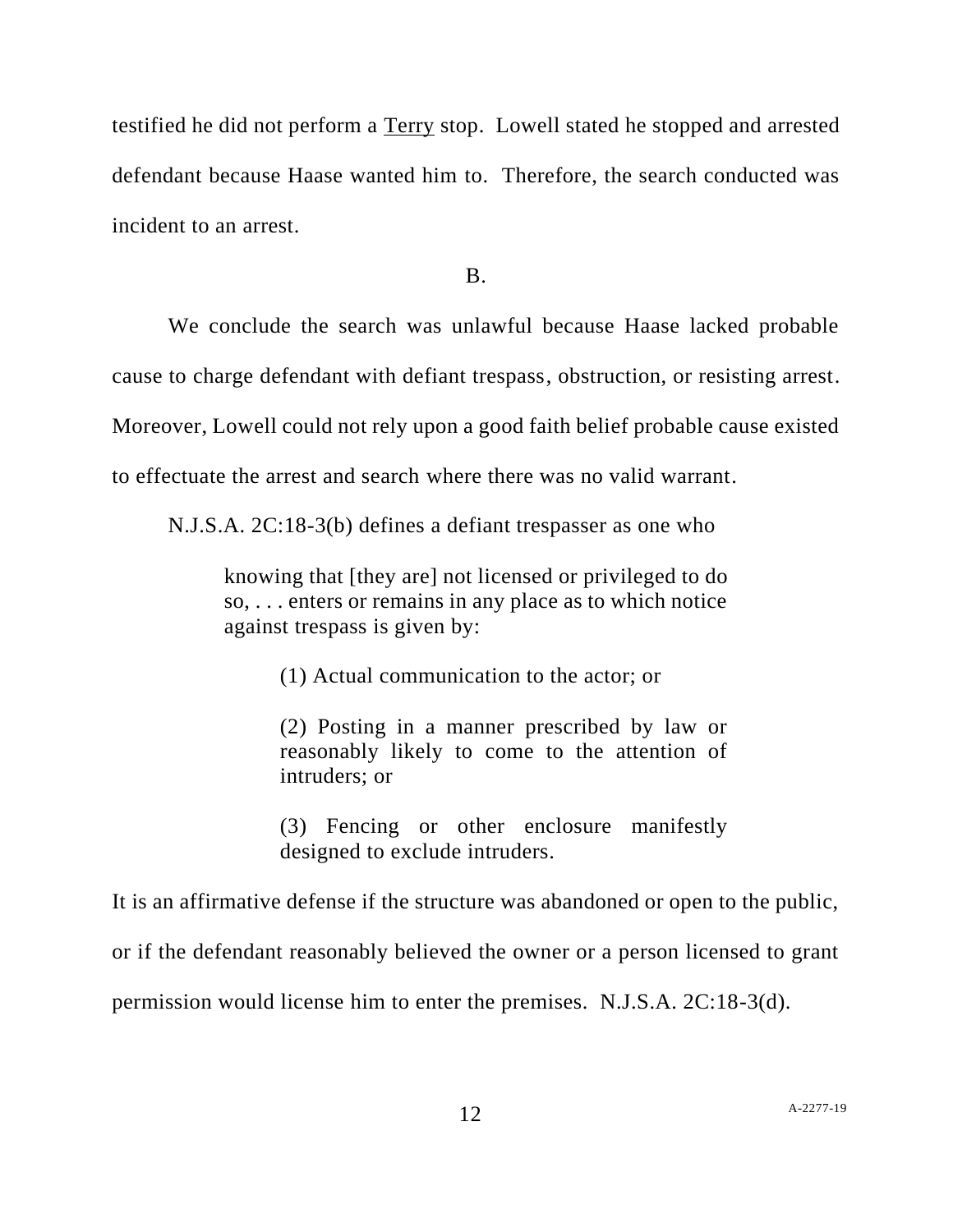In State v. Gibson, 218 N.J. 277, 281 (2014), an officer observed the defendant leaning against a building's porch, which was private property, near a "no loitering" sign. The defendant then walked away from the building. Ibid. The officer stopped and questioned the defendant a block away, and observed he was nervous. Ibid. The officer arrested the defendant for defiant trespass. Ibid. In a subsequent search at the police station, officers found drugs on the defendant. Ibid.

The Gibson Court held the officer lacked probable cause to arrest the defendant for defiant trespass and suppressed the fruits of the subsequent search. Id. at 296-98. The Court found notice was at the "heart" of the statute and where there is sufficient notice against trespass provided, "even a brief willful entry onto another's property may constitute a violation of N.J.S.A. 2C:18-3(b)." Id. at 288-89. Although the officer could conduct a field inquiry and speak to the defendant, he did not have probable cause for an arrest because he did not observe the defendant engaging in criminal activity and "[e]ven flight, standing alone, will not support a well-grounded suspicion for a defiant trespass arrest." Id. at 292, 298. Further, although the building was in a high-crime area, "[t]he constitutional right to be free from arbitrary arrest is not suspended in high-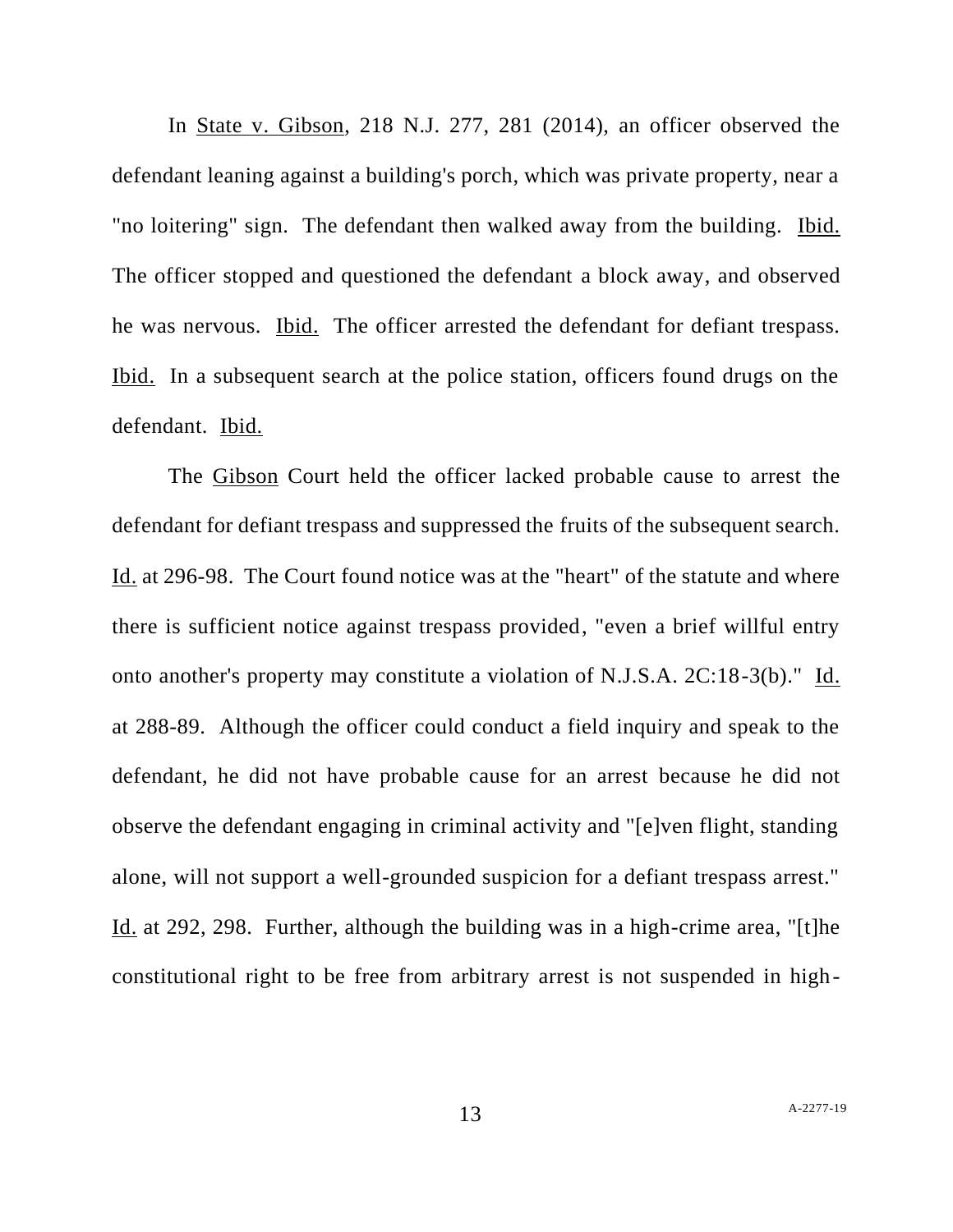crime neighborhoods where ordinary citizens live and walk at all hours of the day and night." Id. at 297.

In State v. Dangerfield, the defendant was sitting on a bicycle in a housing complex and began to ride away as police approached. 171 N.J. 446, 451 (2002). Police chased, stopped, and questioned him after he traveled approximately fifteen to twenty feet. Ibid. The defendant claimed to be "doing nothing," and police arrested him for defiant trespass. Ibid. A subsequent search at the scene produced drugs from the defendant's pockets. Ibid.

The Court held police lacked probable cause to arrest the defendant for defiant trespass and suppressed the subsequent search. Id. at 450. There was no evidence defendant was trespassing because defendant was lawfully on the premises during previous contacts with officers. Id. at 457. More importantly, after making an initial inquiry, police "arrested [the] defendant without following established police procedures for determining whether [the] defendant was lawfully on the premises." Ibid. Police did not point out a "no trespassing" sign which may have elicited a response from the defendant or ask him if he was visiting someone on the premises. Ibid. Although defendant began to ride away as officers approached him, the Court concluded "flight alone does not create reasonable suspicion for a stop, let alone probable cause." Ibid.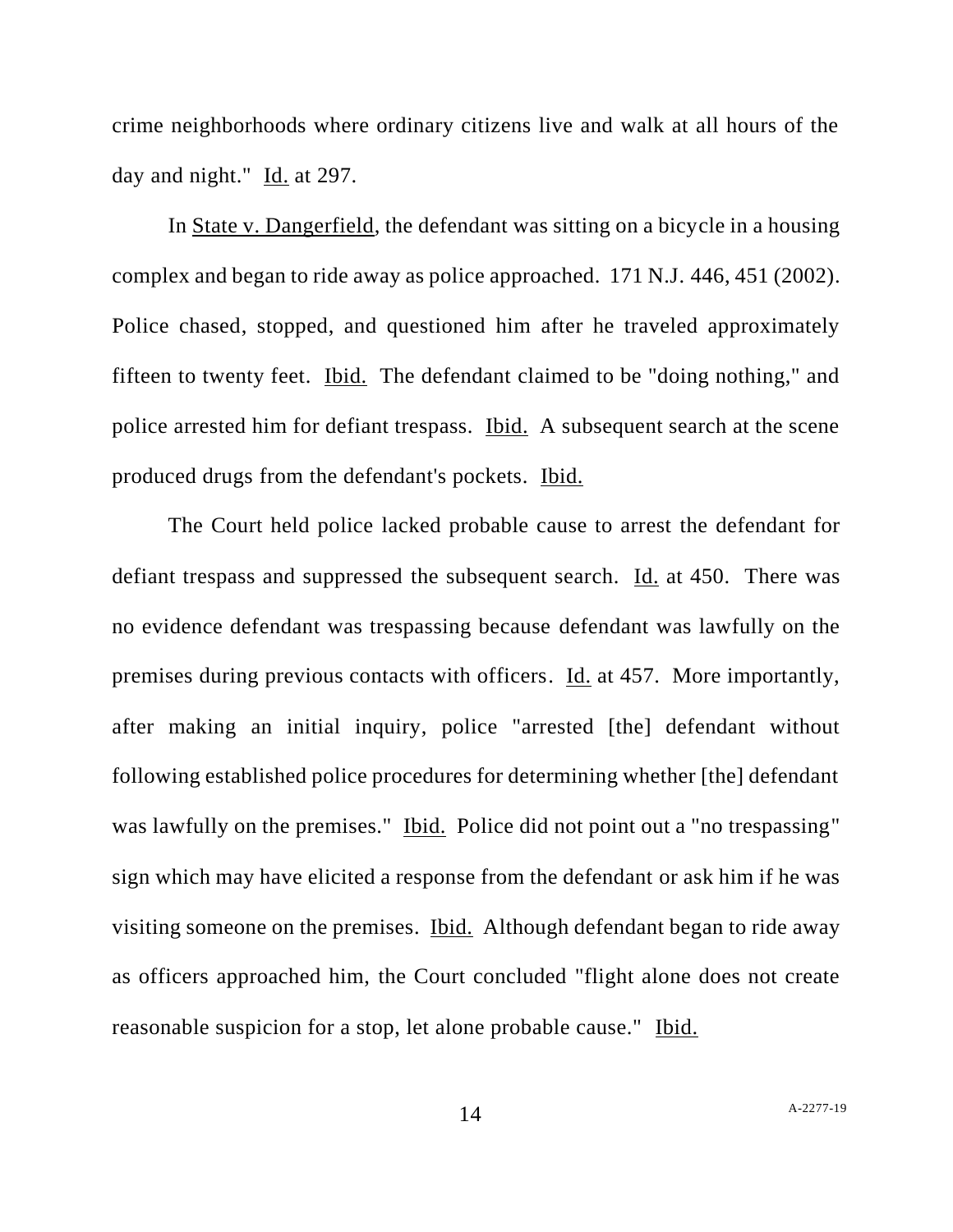In State ex rel. J.M., 339 N.J. Super. 244, 246-48 (App. Div. 2001), we suppressed a search incident to an arrest for defiant trespass. There, the defendant was standing on a porch along with two other individuals when two officers on patrol passed by the home and stopped to investigate because they received complaints of narcotics activity and trespassers at that location. Id. at 246-47. The officers spoke to the home's tenant, who identified two of the individuals on the porch but did not recognize the defendant. Id. at 247. The tenant did not request the defendant's removal from the premises, but nonetheless police arrested the defendant for defiant trespass, noting there was a "no trespassing" sign posted. Id. at 247. A subsequent search at the police station produced drugs, which the defendant then moved to suppress. Id. at 247.

We held police lacked probable cause to arrest the defendant because they did not ask the tenant whether she wanted the defendant removed and did not ask the other two individuals, who were permitted on the property, whether they knew the defendant or permitted him to be there. Id. at 248-49. We reasoned police were not required "to conduct a mini-trial but simply to make a good faith evaluation of the circumstances presented, including appropriate inquiries of witnesses, before effectuating an arrest." Id. at 249.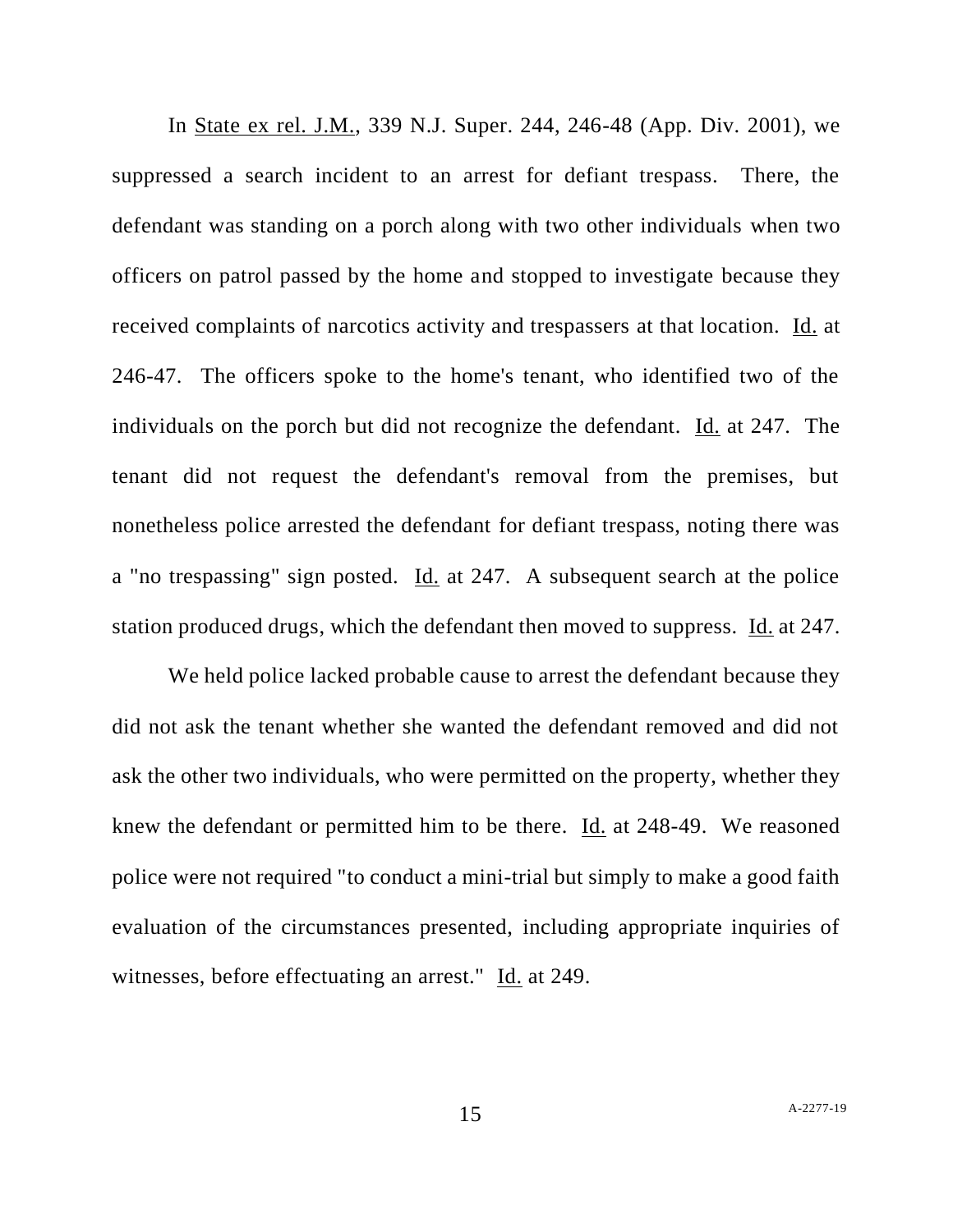Here, the evidence purportedly supporting the charges filed by Haase was much less than the evidence in Gibson, Dangerfield, and J.M. Haase based probable cause on the fact he was responding to a call of trespassing complaint at a "possible" vacant building and that defendant and a female companion "fled" upon seeing him exit his vehicle. The record is devoid of whether the building posted a no trespassing sign and whether the report of trespass identified the potential trespasser in any way.<sup>2</sup> Moreover, Haase's limited affidavit does not state whether: the building was vacant or if he investigated to confirm it was vacant; he identified himself to defendant or spoke to or directed defendant to stop; or that defendant was asked to leave. The record does not explain how Haase deduced defendant was the trespasser.

For these reasons, we also conclude there was no probable cause for the resisting arrest charge because the statute requires a defendant to "prevent . . . [an] officer from effecting an arrest[,]" N.J.S.A. 2C:29-2(a), and Haase never told defendant he was under arrest. The absence of evidence showing Haase commanded defendant to stop also does not support the obstruction charge because there is no evidence defendant's alleged flight was from an investigatory

<sup>&</sup>lt;sup>2</sup> See State v. Shaw, 213 N.J. 398, 401-02, 422 (2012) (suppressing evidence seized from the defendant after he was arrested at an apartment complex on a parole warrant containing a generic description of the target as a black male).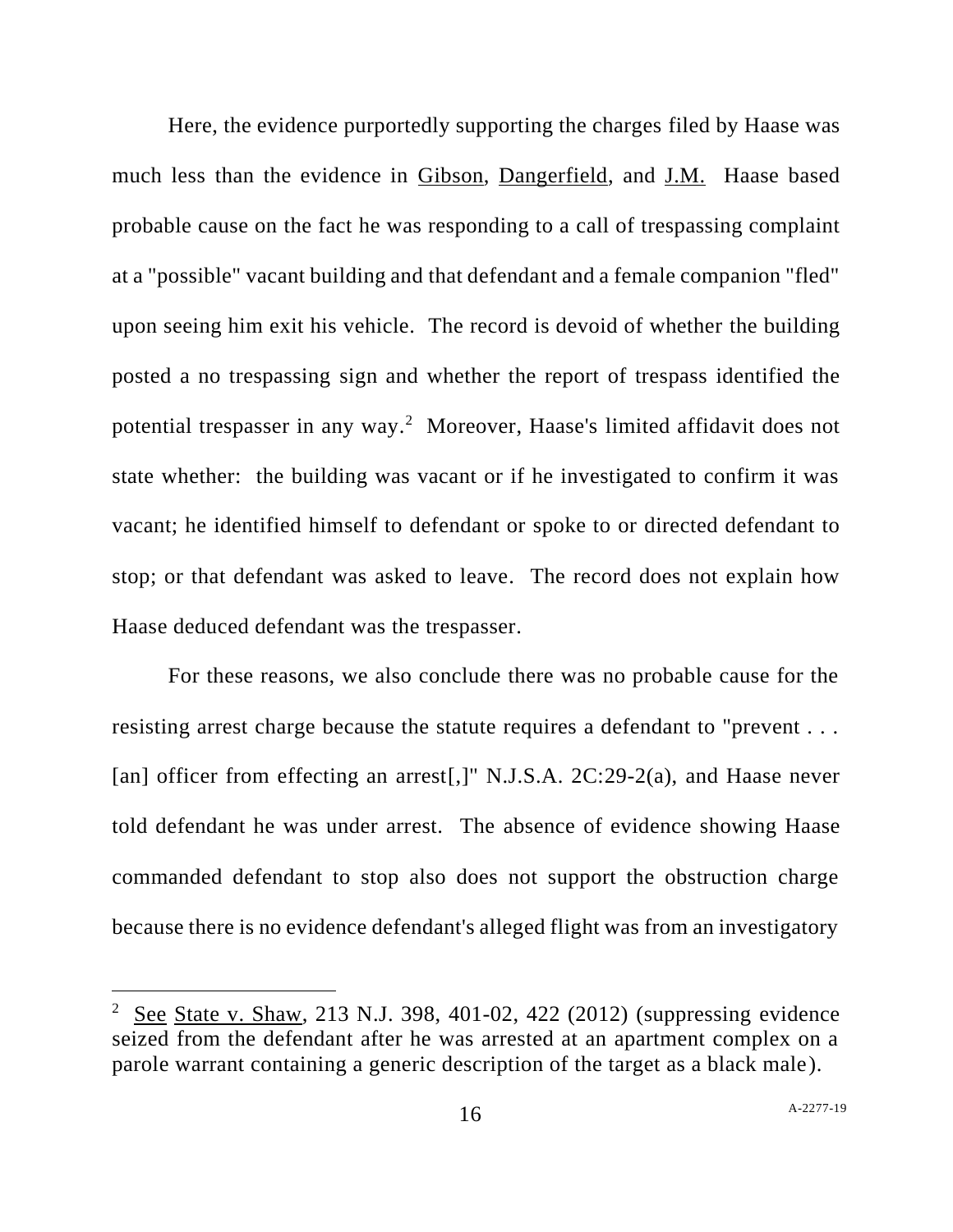detention. See State v. Crawley, 187 N.J. 440, 460-61 (2006). The record contains no evidence Haase communicated with defendant at all.

We also reject the argument the State could rely on Lowell's good faith belief Haase had probable cause. Hearsay evidence and information received from fellow officers may constitute the basis for probable cause. See Draper v. United States, 358 U.S. 307, 311-13 (1959); Crawley, 187 N.J. at 457. However, our law does not recognize a good faith exception to the exclusionary rule. See State v. Novembrino, 105 N.J. 95, 157-58 (1987); see also State v. Handy, 206 N.J. 39, 54 (2011) (granting suppression where a police dispatcher erroneously told the arresting officer the defendant had an outstanding warrant and finding the exclusionary rule analysis is not "limited to the conduct of the arresting officer" and law enforcement officers are not "free to act heedlessly and unreasonably, so long as the last man in the chain does not do so"). If the underlying information provided to the arresting officer does not support an independent finding of probable cause, the "otherwise illegal arrest cannot be insulated from challenge by the decision of the instigating officer to rely on fellow officers to make the arrest." Whiteley v. Warden, 401 U.S. 560, 568 (1971); see also State v. Shannon, 222 N.J. 576, 591 (2015) (3-3 decision) (LaVecchia, J., concurring) (holding an "officer's belief, even in good faith, that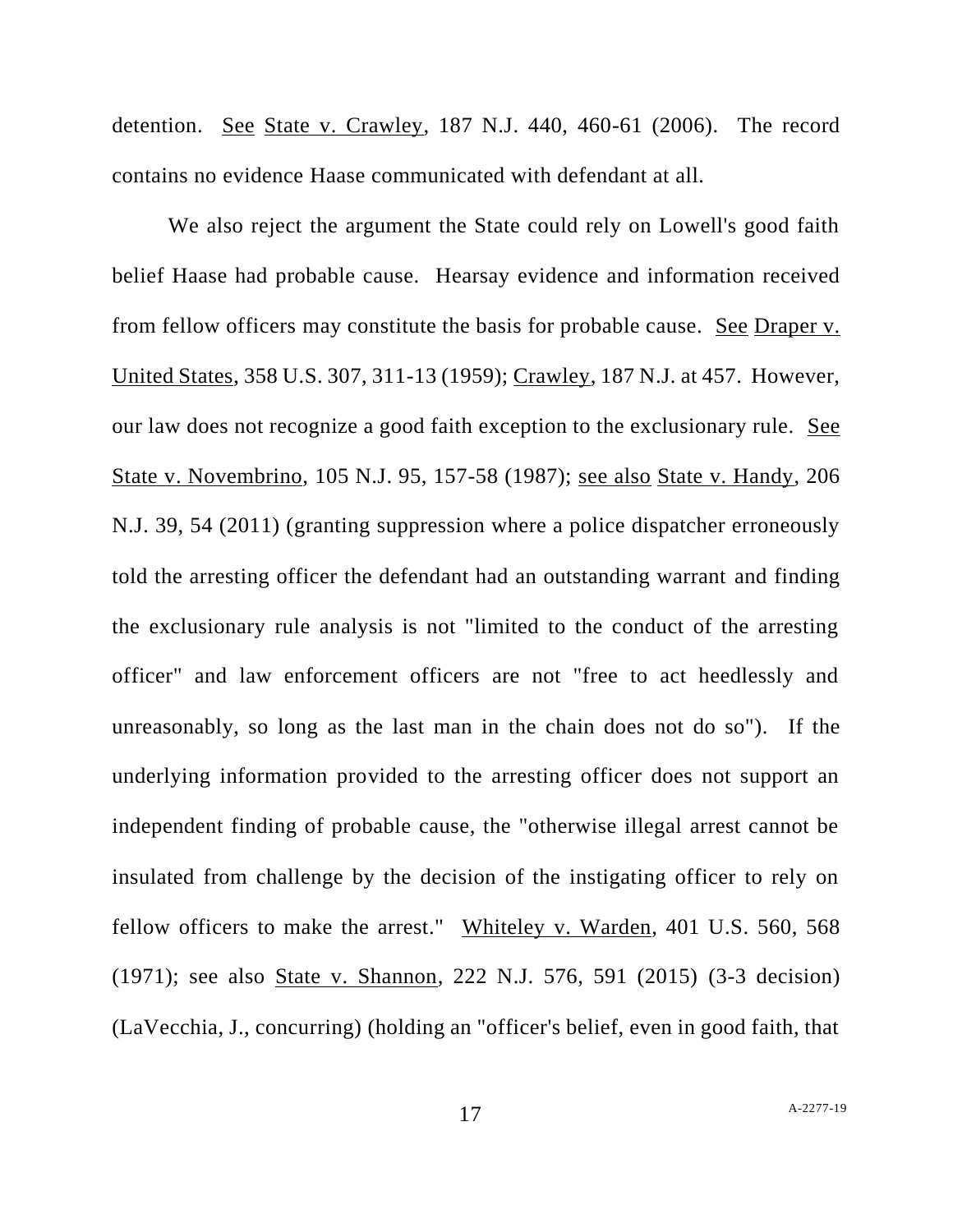a valid warrant for defendant's arrest was outstanding cannot render an arrest made absent a valid warrant or probable cause constitutionally compliant").

The evidence seized from defendant incident to the December 14, 2017 arrest should have been suppressed as "fruit of the poisonous tree." See Shaw, 213 N.J. at 412-13. Defendant's conviction for unlawful possession of a handgun is vacated.

## II.

Our review of a sentence is limited and subject to an abuse of discretion standard. State v. Jones, 232 N.J. 308, 318 (2018). However, deference applies "only if the trial judge follows the  $Code^{[3]}$  and the basic precepts that channel sentencing discretion." State v. Trinidad, 241 N.J. 425, 453 (2020) (quoting State v. Case, 220 N.J. 49, 65 (2014)). Therefore, we must affirm a sentence "unless: (1) the sentencing guidelines were violated; (2) the findings of aggravating and mitigating factors were not 'based upon competent credible evidence in the record;' or (3) 'the application of the guidelines to the facts' of the case 'shock[s] the judicial conscience.'" State v. Bolvito, 217 N.J. 221, 228 (2014) (alteration in original) (quoting State v. Roth, 95 N.J. 334, 364-65

<sup>&</sup>lt;sup>3</sup> New Jersey Code of Criminal Justice, N.J.S.A. 2C:1-1 to 104-9.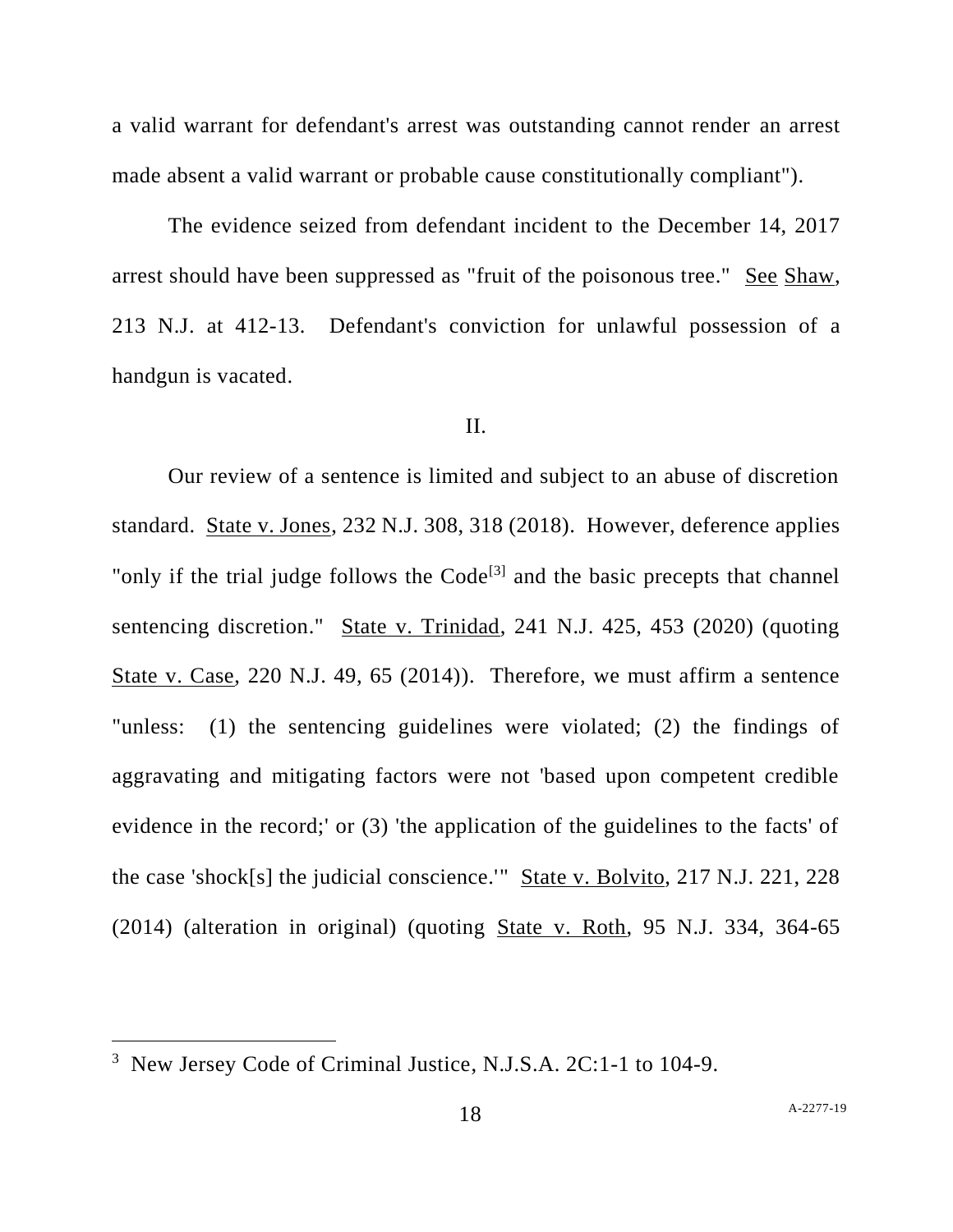(1984)). This standard applies to sentences that result from guilty pleas. State v. Sainz, 107 N.J. 283, 292 (1987).

Challenging the aggravated manslaughter sentence, defendant argues the judge: 1) incorrectly found N.J.S.A.  $2C:44-1(a)(1)$  based on the fact that he allegedly robbed the victim and burglarized the home, even though he was not being sentenced for those offenses, and based on the assumption that he targeted the victims because they were immigrants, which had no evidentiary support; 2) improperly found N.J.S.A.  $2C:44-1(a)(3)$  and (6) by relying on his juvenile arrest record; 3) should have considered his remorse as a non-statutory mitigating factor instead of relying on whether he "accepted responsibility" because "a defendant's 'failure' to express guilt is not a legitimate ground for determining a sentence[;]" and 4) should have considered his youth as a nonstatutory mitigating factor, or applied N.J.S.A. 2C:44-1(b)(4), or retroactively applied N.J.S.A.  $2C:44-1(b)(14)$  to his case.

Because the judge relied on the now-vacated weapons offense under Indictment No. 18-06-0511 to find N.J.S.A.  $2C:44-1(a)(3)$ , (6), and (9), we must remand the sentence in Indictment No. 19-04-0220 for reconsideration. However, the bulk of defendant's sentencing-related arguments lack sufficient